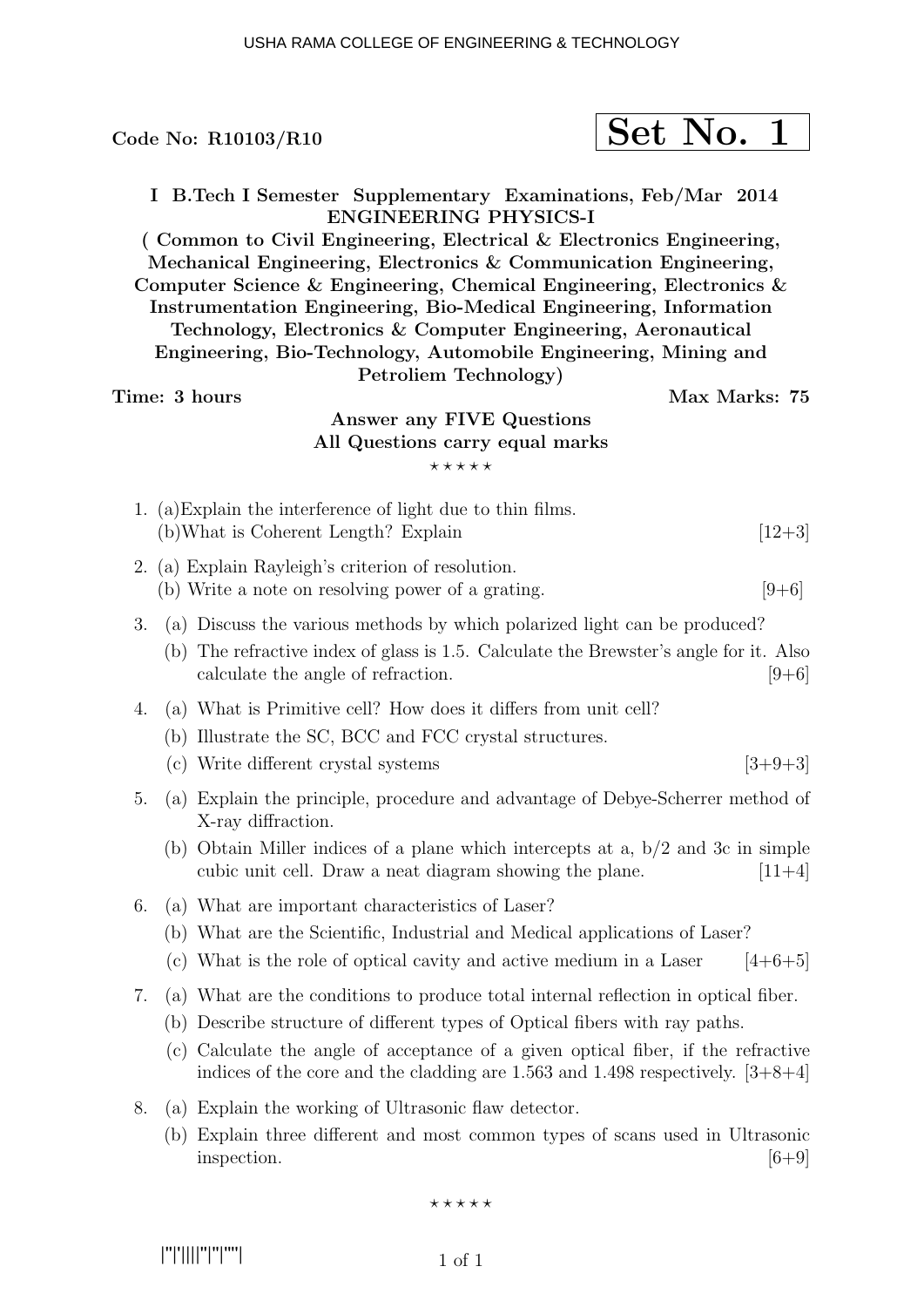## Code No:  $R10103/R10$

|--|--|

I B.Tech I Semester Supplementary Examinations, Feb/Mar 2014 ENGINEERING PHYSICS-I

( Common to Civil Engineering, Electrical & Electronics Engineering, Mechanical Engineering, Electronics & Communication Engineering, Computer Science & Engineering, Chemical Engineering, Electronics & Instrumentation Engineering, Bio-Medical Engineering, Information Technology, Electronics & Computer Engineering, Aeronautical Engineering, Bio-Technology, Automobile Engineering, Mining and Petroliem Technology)

## Time: 3 hours and the set of the Max Marks: 75

# Answer any FIVE Questions All Questions carry equal marks  $***$ \*\*

- 1. (a) State and explain Superposition principle?
	- (b) With ray diagram discuss the theory of thin films and derive the condition for constructive and destructive interference in the case of reflected system.

 $[3+12]$ 

- 2. (a) What is meant by diffraction of light? Explain.
	- (b) What is Rayleigh's Criterion for resolving power?
	- (c) Define Resolving power of a grating. Derive the expression for Resolving power of a grating based on Rayleigh's Criterion.  $[3+6+6]$
- 3. (a) What do you mean by Polarisation?
	- (b) Distinguish between Polarised and Unpolarised lights.
	- (c) Discuss how the Circular and Elliptical Polarised lights can be produced?

 $[4+5+6]$ 

- 4. (a) Explain the terms: (i) Space Lattice (ii) Basis (iii) Unit Cell (iv) Primitive Cell
	- (b) Write notes on Bravias lattices
	- (c) Lithium crystallizes in BCC structure. Calculate the lattice constant, given that atomic weight and density of Lithium are  $6.94$  and  $530 \text{ kg/m}^3$  respectively.  $[8+3+4]$
- 5. (a) Derive Bragg's law and obtain the limiting condition for it.
	- (b) Obtain Miller indices of a plane which intercepts at a, b/2 and 3c in simple cubic unit cell. Draw a neat diagram showing the plane.  $[11+4]$
- 6. (a) Explain the construction and working of Ruby laser.
	- (b) What are the differences between Homo junction Laser and Hetero junction  $\text{Laser?}$  [10+5]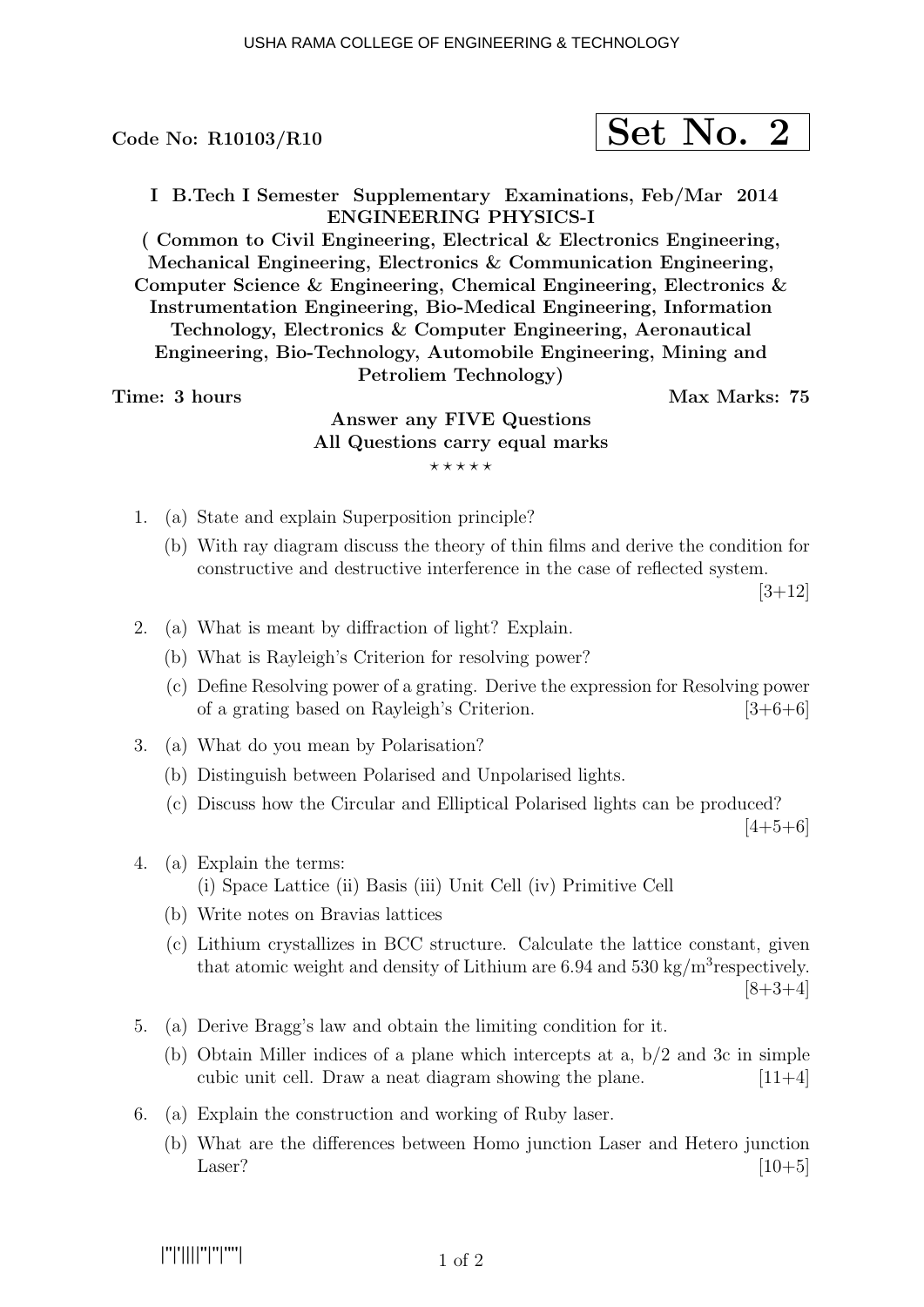### USHA RAMA COLLEGE OF ENGINEERING & TECHNOLOGY



- 7. (a) Explain how the optical fibers are classified.
	- (b) Explain the applications of optical fibers
	- (c) An optical fiber has a numerical aperture of 0.2 and a cladding refractive index of 1.59. Find the acceptance angle for the fiber in water which has a refractive index of 1.33.  $[6+5+4]$
- 8. (a) Explain the basic principle of ultrasonic testing.
	- (b) What are the advantages and limitations of ultrasonic testing.  $[5+10]$

 $***$ \*\*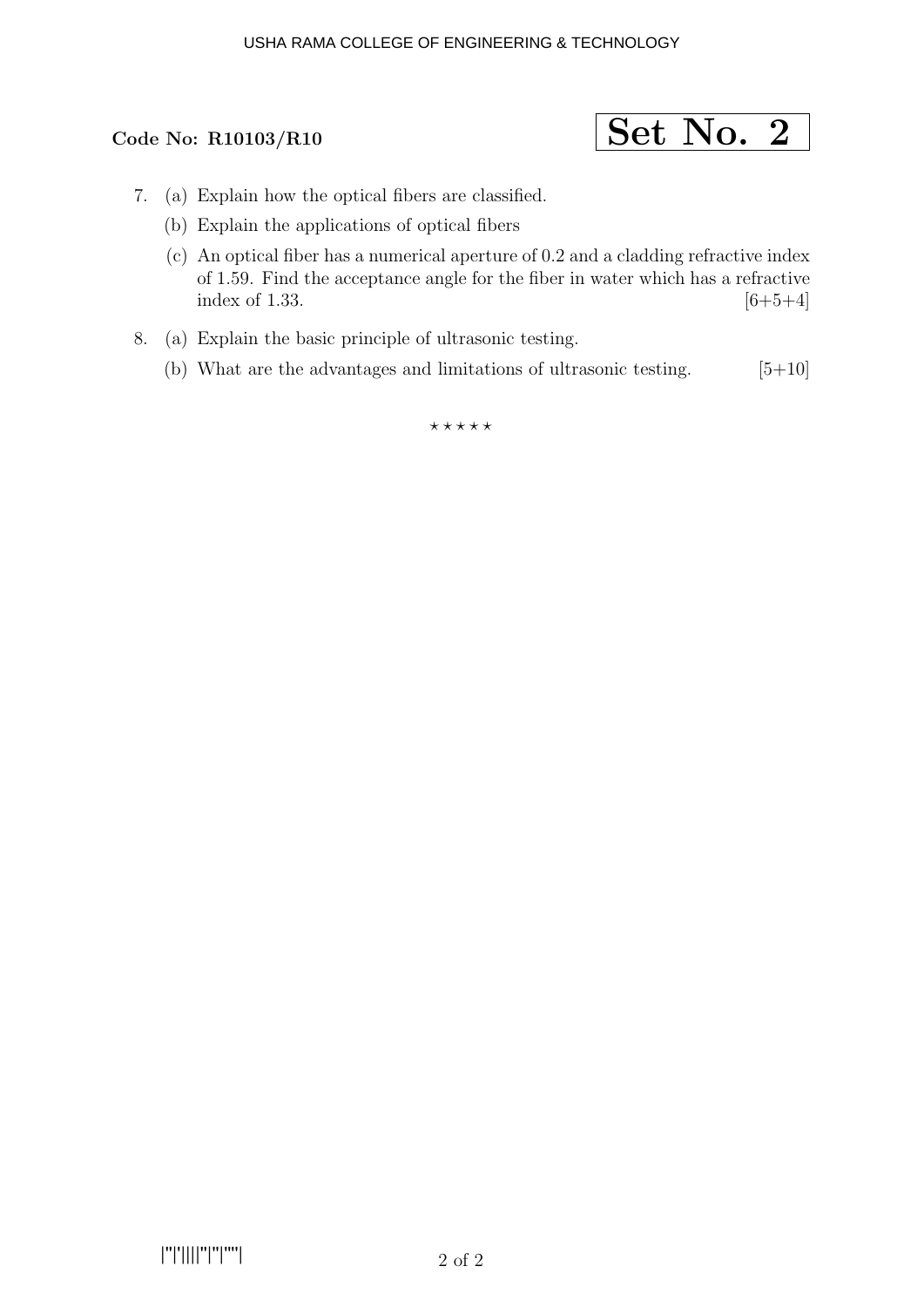Code No:  $R10103/R10$ 

I B.Tech I Semester Supplementary Examinations, Feb/Mar 2014 ENGINEERING PHYSICS-I

( Common to Civil Engineering, Electrical & Electronics Engineering, Mechanical Engineering, Electronics & Communication Engineering, Computer Science & Engineering, Chemical Engineering, Electronics & Instrumentation Engineering, Bio-Medical Engineering, Information Technology, Electronics & Computer Engineering, Aeronautical Engineering, Bio-Technology, Automobile Engineering, Mining and Petroliem Technology)

Time: 3 hours and the set of the Max Marks: 75

# Answer any FIVE Questions All Questions carry equal marks  $***$ \*\*

- 1. (a) Discuss the theory of Newton's rings with relevant diagram.
	- (b) Derive the expression for the diameters of dark and bright rings.  $[6+8]$
- 2. (a) Describe Fraunhofer diffraction due to single slit.
	- (b) Describe the action of plane transmission grating in producing diffraction spectrum.
	- (c) Show that the grating with 500 lines/cm cannot give a spectrum in the  $4^{th}$ order for the light of wavelength 5890.  $[6+5+4]$
- 3. (a) What is quarter wave plate? Deduce expression for its thickness
	- (b) Draw a ray diagram for extraordinary and ordinary rays before and after passing through a quarter wave plate.
	- (c) At what wavelength, the given quarter wave plate of wavelength 600nm will act as half wave plate.
- 4. (a) Explain the terms 'Unit Cell', 'Basis' and 'Space lattice'.
	- (b) Obtain the relation between the edge of the unit cell and atomic radius for SC, BCC and FCC lattices.
	- (c) Chromium has BCC structure. Its atomic radius is 0.1249 nm. Calculate the free volume per unit cell. [3+8+4]
- 5. (a) What are Miller indices? How are they obtained?
	- (b) Deduce the expression for the interplanar distance in terms of Miller indices for a cubic system.
	- (c) Obtain Miller indices of a plane which intercepts at a,  $b/2$  and 3c in simple cubic unit cell. Draw a neat diagram showing the plane.  $[5+6+4]$
- 6. (a) Distinguish between Spontaneous and Stimulated emissions.
	- (b) What is the reason for mono chromaticity of laser beam?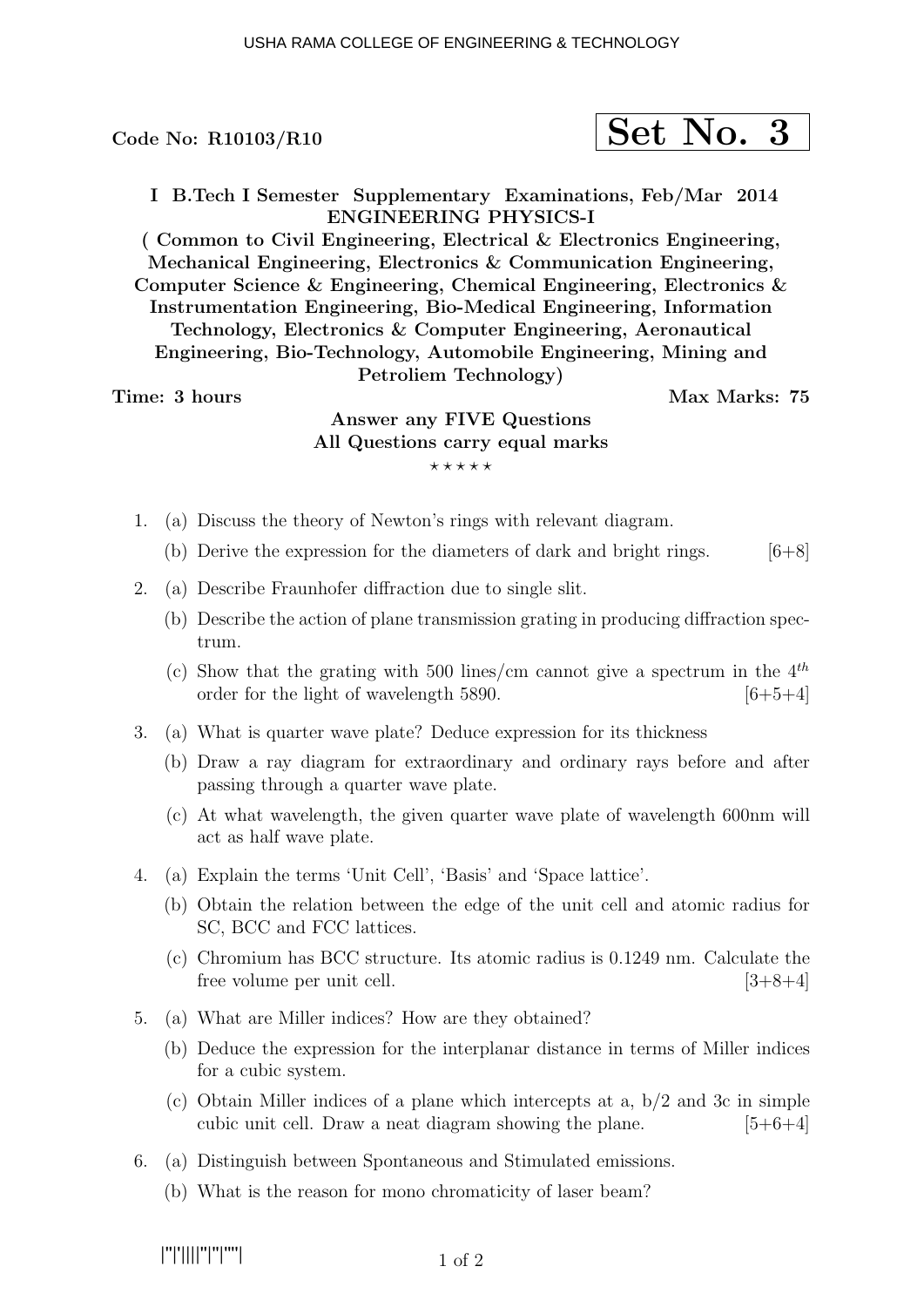### USHA RAMA COLLEGE OF ENGINEERING & TECHNOLOGY



- (c) Derive the expression for energy density of radiation in terms of Einstein  $\text{coefficients.}$  [5+3+7]
- 7. (a) Define acceptance angle and derive expression for it in terms of fractional index change.
	- (b) Write notes on scattering and Absorption loss in the optical fibers.  $[11+4]$
- 8. (a) What is ultrasonic testing and explain the basic principle? (b) What are the properties of Ultrasonic Waves?  $[10+5]$

 $***$ \*\*